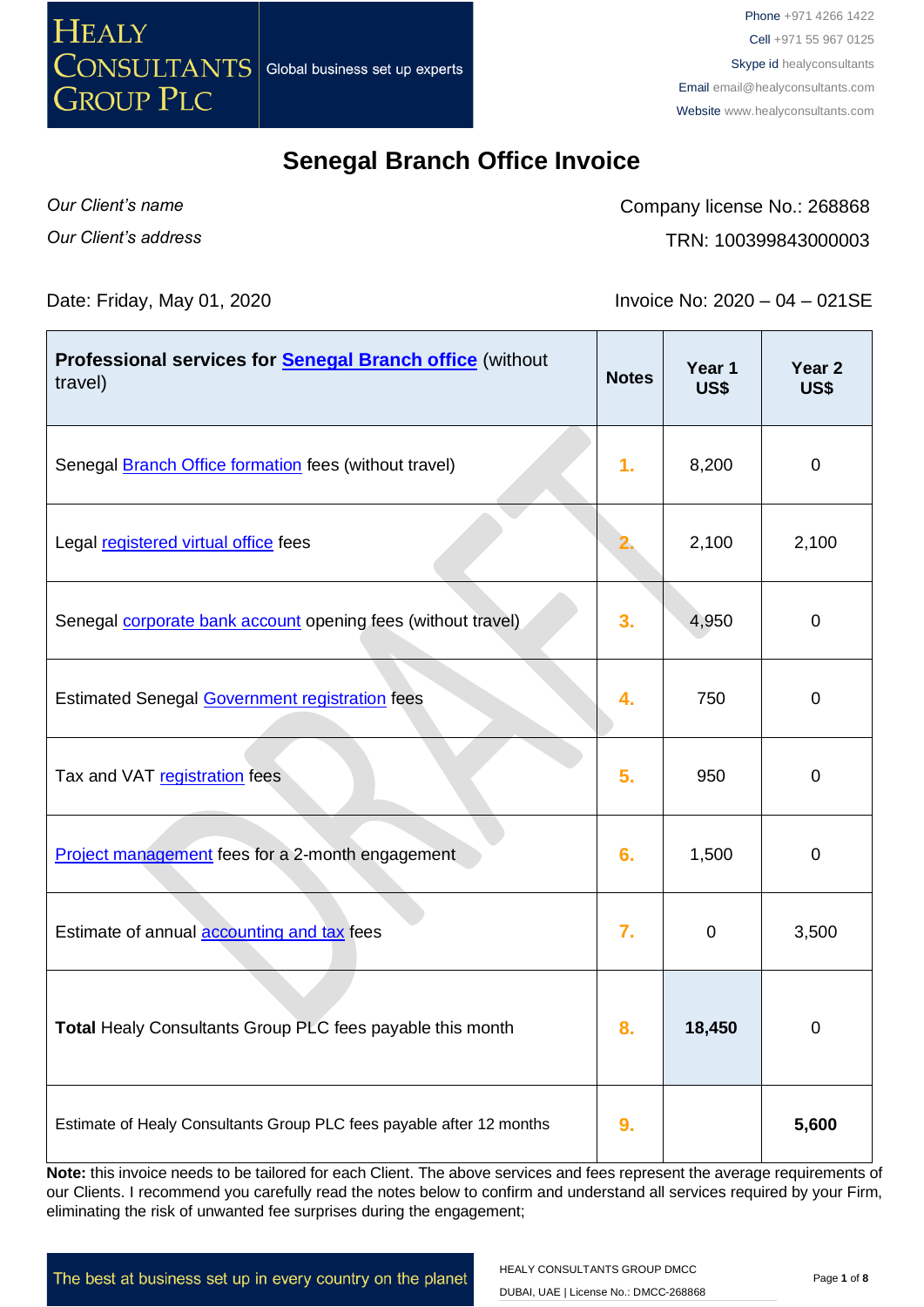# **Senegal Branch Office Invoice**

#### *Notes to invoice above*

**GROUP PLC** 

**CONSULTANTS** Global business set up experts

**HEALY** 

**1.** Healy Consultants Group PLC's fees to efficiently and effectively complete Senegal branch registration within three [weeks](http://www.healyconsultants.com/senegal-company-registration/fees-timelines/) by **i**) choosing the optimum regulatory license for our Client's business activities; **ii**) reserving a branch name with the [Senegal Companies registrar](http://creationdentreprise.sn/les-formalites-de-creation) (BCE); **iii)** settling our accountant and lawyer fees and **iv)** preparing a high quality branch registration application for [BCE;](http://creationdentreprise.sn/les-formalites-de-creation)

All [engagement fees](http://www.healyconsultants.com/company-registration-fees/) are agreed and paid up front and agree to the fees published on our country web pages. Consequently, there are no hidden fees, surprises or ambushes throughout the engagement. All engagement deadlines are agreed up front in the form of a [detailed project plan,](http://www.healyconsultants.com/index-important-links/example-project-plan/) mapping out [deliverables](http://www.healyconsultants.com/deliverables-to-our-clients/) by week throughout the engagement term;



Every week during the engagement, Healy Consultants Group PLC will email our Client a [detailed status](http://www.healyconsultants.com/index-important-links/weekly-engagement-status-email/)  [update.](http://www.healyconsultants.com/index-important-links/weekly-engagement-status-email/) Our Client is immediately informed of engagement problems together with solutions. Your dedicated engagement manager is reachable by phone, Skype, live chat and email and will communicate in your preferred language;

- **2.** In accordance with [OHADA Uniform Act on Commercial Companies and Economic Interest Groups](http://www.ohadalegis.com/anglais/tableaustescomgb1.htm) (AUSCGIE), a branch office shall, as from the date of its registration, have a legal registered office in Senegal, to which all official government communications and notices may be addressed. To comply with this statutory requirement, Healy Consultants Group PLC's Senegal office will be the registered office address for your branch. Thereafter, this address will be used to receive government correspondence including **i)** tax letters; **ii)** notice of the legal annual return; and **iii)** all government communications. Most of our Clients wish to place [Healy Consultants Group PLC's](http://www.healyconsultants.com/corporate-outsourcing-services/company-secretary-and-legal-registered-office/) office address on invoices, contracts, websites and business cards;
- **3.** To secure multi-currency corporate bank account approvals for our Client's branch office, Healy Consultants Group PLC strategy is as follows:
	- Healy Consultants Group PLC will prepare a quality business plan for our Client's review then use the same to **i)** secure multiple banks' confirmation they welcome a formal application from our Client's business and **ii)** maximize the probability of successful multi-currency corporate bank account approvals;
	- At the time of branch office registration, we recommend to keep [the corporate structure simple](https://www.healyconsultants.com/about-us/complex-client-engagements/simplify-business-setup/) by appointing our Client's preferred individual shareholder(s) and director(s) and bank signatories - no corporate entity, nominee, trust, or tax haven holding company;
	- ✓ Our Client to appoint individuals who could timely travel to meet multiple local and international banks, if their Compliance Departments require the same before releasing multiple multi-currency corporate bank accounts numbers. If travel is required, our Firm will refund US\$950 and action [this travel policy;](https://www.healyconsultants.com/index-important-links/clients-travel-engagement/)
	- Before, during and after bank meetings, the bank's In-house Legal and Compliance Department may revert multiple times for additional documentation and information from each **i)** bank signatory / director / UBO of the companies as well as **ii)** our Client's business and transactions;
	- If some banks decline to board our Client's business, Healy Consultants Group PLC will immediately inform our Client and action backup banking solutions;
	- All going well in an average of 2 months following application submission, Healy Consultants Group PLC secures multiple multi-currency corporate bank account numbers for our Client's branch office;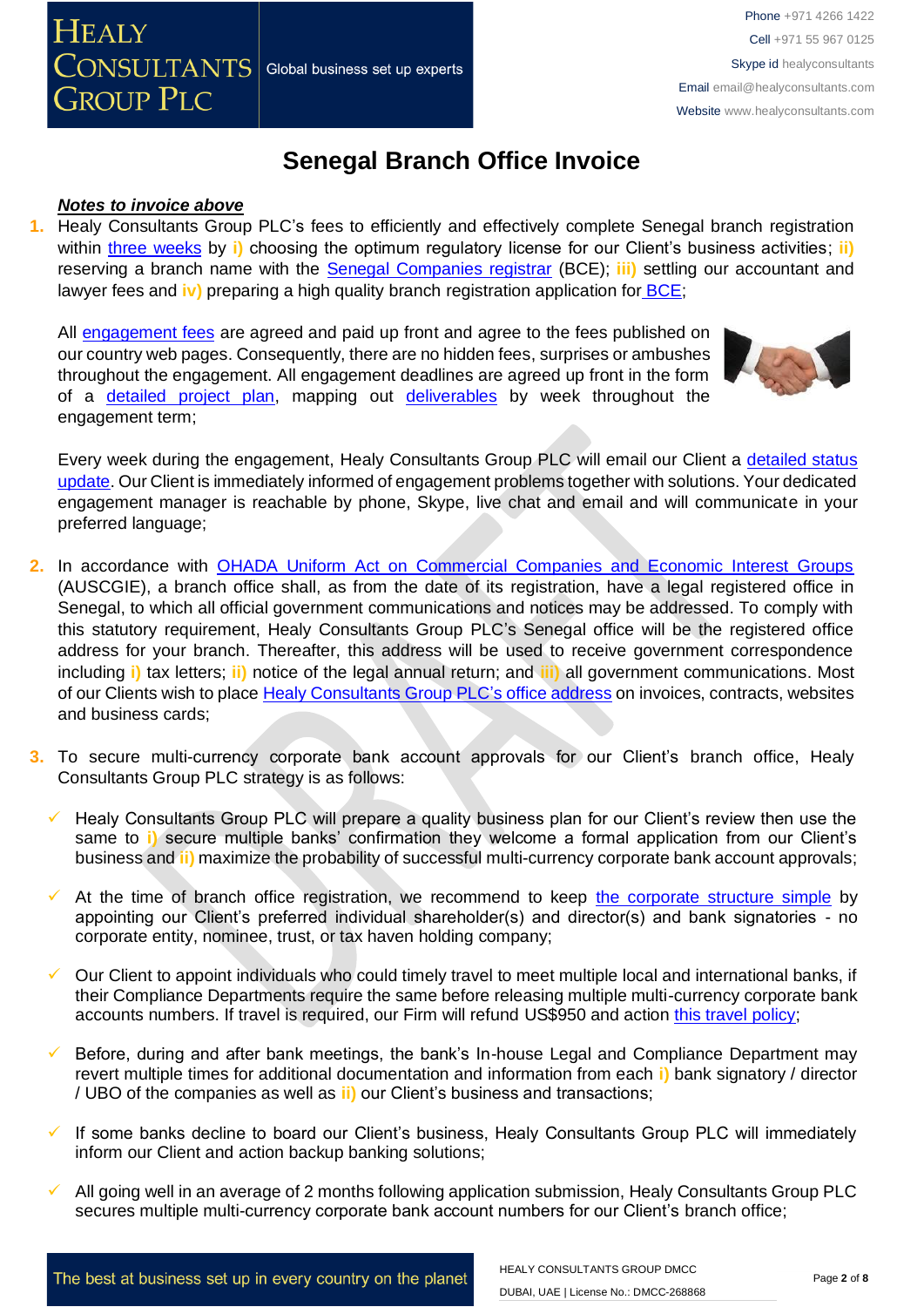**GROUP PLC** 

## **Senegal Branch Office Invoice**

Thereafter, Healy Consultants Group PLC or the banks will courier mails and e-banking tokens to the bank signatory, who is expected to activate the internet bank account, if needed with Healy Consultants Group PLC's assistance;

Affter corporate bank account numbers are secured and if required, Healy Consultants Group PLC to assist our Client to appoint more new shareholders and directors. However, the banks will usually only approve them as bank signatory after a face to face meeting and review and approval of a bank signatory application;

For each bank, our Firm will prepare a quality tailored business plan; to optimize the probability of corporate bank account approval. Each corporate bank account opening fee is [US\\$4,950.](https://www.healyconsultants.com/global-corporate-banking-for-resident-company/) It is a time-consuming task; Healy Consultants Group PLC will shelter our Client from the administrative challenges. As you can appreciate, it is a difficult task to obtain bank account approval through newly-formed companies when shareholders, directors and bank signatories reside overseas;

Depending on the nationality of the UBO, shareholders, bank signatories, and directors and the nature and value of the business assets and transactions, it is wise to expect that **i)** corporate bank account approvals will take an average of three months from the date of branch office registration and receipt of all KYC documentation and **ii)** multiple banks will request the directors AND bank signatories to travel for a one hour interview with the bank officer, before bank account opening. Refer to the notes below for more detailed important information about each corporate bank account opening procedures and requirements;

While Healy Consultants Group PLC will be glad to assist our Client to open multiple corporate bank accounts, it is challenging and time consuming to open corporate bank accounts for businesses when their shareholders, directors and bank signatories do not live in the country where the bank account is being applied for. Consequently, it will take us an average of [twelve weeks](http://www.healyconsultants.com/international-banking/bitcoin-business-bank-account/) to open each corporate bank account, counting from receipt of all required KYC documentation. Healy Consultants Group PLC will prepare a business plan for the bank to optimize the probability of corporate bank account approval;

During the corporate bank account opening process, it is common for each bank's in-house Legal and Compliance Department to request additional [due diligence](http://www.healyconsultants.com/due-diligence/) documents from potential customers including but not limited to **i)** regulatory licenses **ii)** proof of business globally and in home country including evidence of contracts, invoices and agreements with local Clients and **iii)** additional KYC information on our Client's business and place of residency, including nature and volume of transactions. We assume our Client provides most of this information within one week;

Because global interest rates are low, international banks make little profit from current accounts. Consequently, international banks appetite for new multi-currency corporate bank account opening applications is low. Therefore, global banks are more likely to reject new multi-currency corporate bank account opening applications. Because of the above, customer demand for new corporate bank accounts is very high. As a result, international banks choose vanilla customers that tick all the boxes of a low risk Client. For example, most banks will only welcome multi-currency corporate bank account opening applications from a branch office registered in the same country, with local staff and office premises;

When dealing with international banks, the front office bank officer (Relationship Manager) is willing to help Healy Consultants Group PLC and our multi-national Clients. The realistic role of this bank officer is to collect information and ensure an accurate and complete multi-currency corporate bank account opening application is submitted to the bank in-house Legal and Compliance Department;





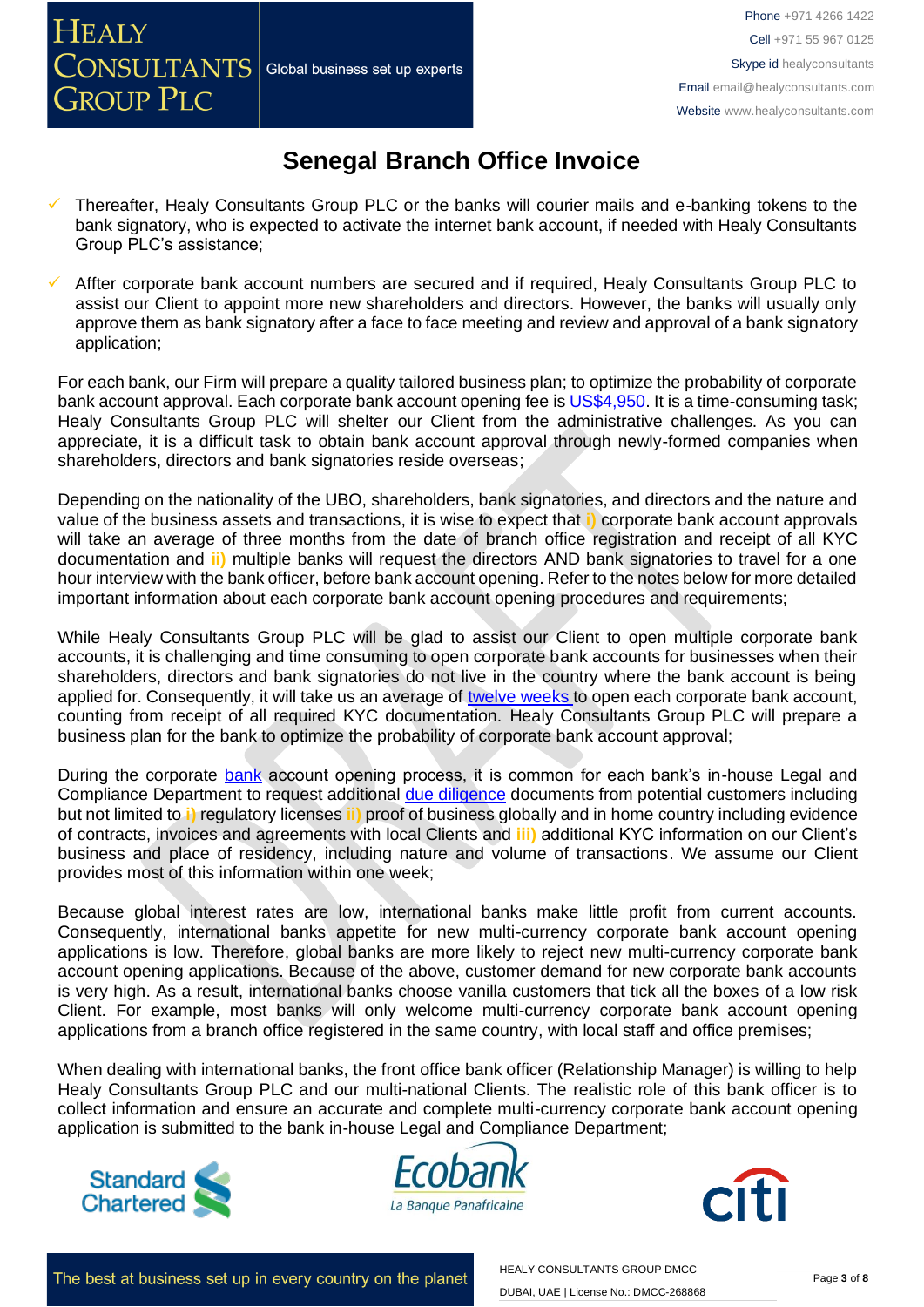## **Senegal Branch Office Invoice**

Unfortunately, the bank in-house Legal and Compliance Department has ultimate power of approval over new multi-currency corporate bank account applications. This Department is extremely risk adverse and often lacks commercial reality. Furthermore, the in-house Legal and Compliance Department does not speak to customers nor to Healy Consultants Group PLC. All communications must go through the front office bank officer. Consequently, quality Clients do not get a chance to communicate directly with the bank decision makers – a chance to properly explain their business and the risks the bank perceives;

Global banks enjoy ultimate power of approval of corporate bank account applications. Consequently, guaranteed success is outside of Healy Consultants Group PLC control. What is inside our control is the preparation and submission of a high quality bank application that maximizes the likelihood of approval;

Global banks [continue to tighten](https://www.healyconsultants.com/international-banking/opening-corporate-bank-accounts/) corporate bank account opening procedures, their internal compliance departments completing more thorough due diligence of Clients. Consequently, our Client should expect the bank account approval period at least 2 months and on average 3 months.

During the engagement, banks will revert to Healy Consultants Group PLC and our Client to request additional KYC information, including **i)** details of existing business setup; **ii)** reason for opening bank accounts in the specific jurisdiction; **iii)** list of suppliers and Clients in the jurisdiction; i**v)** lease agreement; and **v)** proof of net worth from the shareholders and evidence the same are complying with their local taxation reporting obligations. As always, Healy Consultants Group PLC will liaise with the bank to secure exemption from these requirements;

All banking charges, certification and translation and other third-party fees incurred during the corporate bank account opening process are to be borne by our Client, never by the nominees. These additional fees are to be payable in advance of any disbursement;

Healy Consultants Group PLC will supply the banks with the proof of addresses and other due diligence supplied by our Client. Hopefully they will accept the same and do not revert requesting additional documents; From our side we will relentlessly negotiate for banks waivers. Healy Consultants Group PLC expects the bank's risk department to request additional [due diligence](http://www.healyconsultants.com/due-diligence/) from our Client's business and from the bank signatory, directors, shareholders and UBOs. We assume our Client will timely supply this information and supporting documents or there will be engagement delays.

- **4.** This fee is an estimate of government costs payable during your Firm's engagement. For transparency purposes, all government fee payments will be supported by original receipts and invoices. Examples of government costs include **i)** registering with the local tax authorities; **ii)** registering with the Commercial Registry [\(RCCM\)](http://www.servicepublic.gouv.sn/index.php/demarche_administrative/demarche/1/196) and **iii)** applying for a national index of enterprises and associations unique identification number [\(NINEA\)](http://www.impotsetdomaines.gouv.sn/fr/quest-ce-que-le-ninea). Following engagement completion, Healy Consultants Group PLC will refund our Client any excess funds received over actual Government costs paid;
- **5.** In accordance with Senegal law, each entity must register for corporate tax and VAT at the [Direction](http://www.impotsetdomaines.gouv.sn/)  [Generale](http://www.impotsetdomaines.gouv.sn/) (DGID);
- **6.** Healy Consultants Group PLC project management fees relate to time and resources dedicated to:
	- **a.** thoroughly researching and planning Senegal business set up for our Client;
	- **b.** devising strategies to **i)** minimise the total engagement period **ii)** complete the engagement without our Client travelling and **iii)** avoid the need for a specific regulatory license;
	- **c.** Negotiating with the Senegal government to **i)** avoid need for a set capital requirement for the branch and **ii)** avoid the need for a Senegalese national [director;](http://www.healyconsultants.com/corporate-advisory-services/nominee-shareholders-directors/national-shareholder-services/)
	- **d.** agreeing the optimum corporate structure with our Client;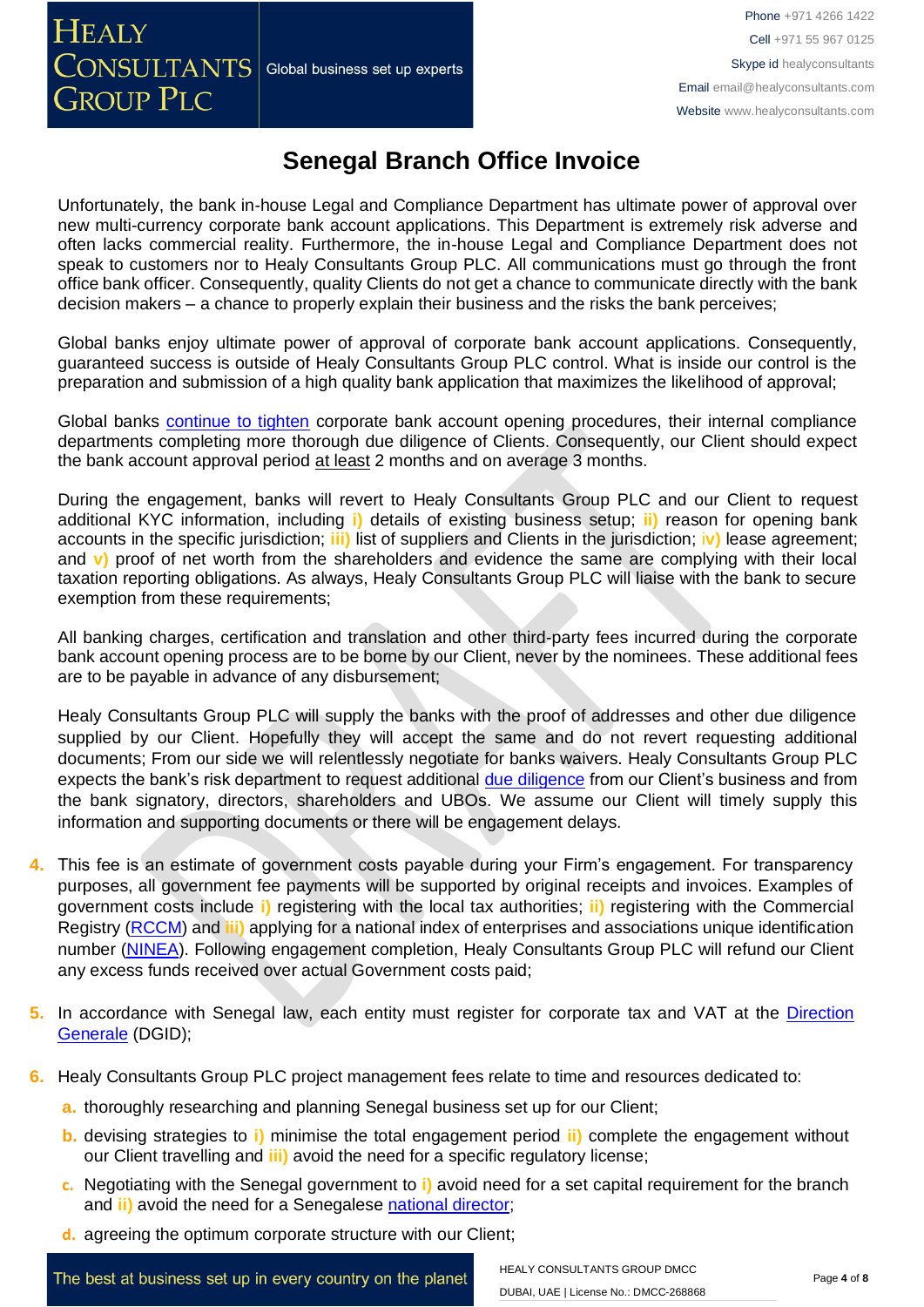#### **Senegal Branch Office Invoice**

- **e.** submitting a high-quality branch registration application to [The Ministry of Justice](http://seninfogreffe.com/);
- **f.** choosing the optimum regulatory license for our Client's business activities;
- **g.** collating and supervising the legalisation and attestation and translation of Client documents;
- **h.** weekly detailed engagement [status updates](http://www.healyconsultants.com/index-important-links/weekly-engagement-status-email/) to our Client and weekly Friday conference calls;
- **i.** ensuring our Client complies with local regulations and legally owns and controls the new entity;
- **j.** ascertaining the specific accounting, tax, legal and compliance considerations;
- **k.** finding solutions to **challenges that occur** throughout the engagement;
- **l.** determining the local and international tax obligations of the new entity, including corporate income tax, payroll taxes, withholding tax and sales taxes.
- **7.** For an active trading branch, these [accounting and tax](http://www.healyconsultants.com/senegal-company-registration/accounting-legal/) fees are an estimate of Healy Consultants Group PLC fees to efficiently discharge your annual branch accounting and tax obligations. Following receipt of a set of draft accounting numbers from your branch, Healy Consultants Group PLC will more accurately advise accounting and tax fees. For a dormant branch, Healy Consultants Group PLC fees are only US\$1,500;
- 8. All fees quoted in this invoice correspond to fees quoted [on Healy Consultants Group PLC's](http://www.healyconsultants.com/company-registration-fees/) website. Please review this invoice carefully to identify errors. During the rush of the business day, it is possible that Healy Consultants Group PLC inadvertently made fee calculation errors, typing errors or omitted services or omitted historic fee payments from Clients. In the unfortunate event you identify invoice errors, please revert to me directly re the same. I apologize in advance if I or my staff made invoice errors;
- **9.** Assuming our Clients re-engage Healy Consultants Group PLC in year 2, this fee is an estimate of the fees payable next year, 12 months after the date of branch registration;
- **10.** The fees quoted in this invoice are a prediction of the fees required to efficiently and effectively complete this engagement in a timely manner. If during the engagement Healy Consultants Group PLC realizes that the project is more complex than anticipated, requiring a large additional investment of time, my Firm will revert to request additional fees. If Healy Consultants Group PLC completes the engagement faster and more easily than expected, Healy Consultants Group PLC is happy to refund some fees to our Client;
- 11. Engage Healy Consultants Group PLC to [project manage](http://www.healyconsultants.com/project-manage-engagements/) business set up in every country on the planet. We are the best in the [world](http://www.healyconsultants.com/best-in-the-world/) at what we do, timely completing the  $A$  to  $Z$  of every country engagement;
- **12.** If our Client and Healy Consultants Group PLC properly plan this engagement, our Client will *not* have to travel during this engagement. Healy Consultants Group PLC will efficiently complete branch registration and corporate bank account opening in a timely manner without our Client's presence. Instead, our Client will need to **i)** sign and get documents legalized in the embassy in their country of origin and **ii)** courier the originals to Healy Consultants Group PLC office;



**13.** Depending on our Client's business and nationality, the Senegal Government may require a special regulatory license to carry on your business in the country. Healy Consultants Group PLC will assist our Client secure license approval. However, the Government enjoys ultimate power of approval of branch registrations and business licenses;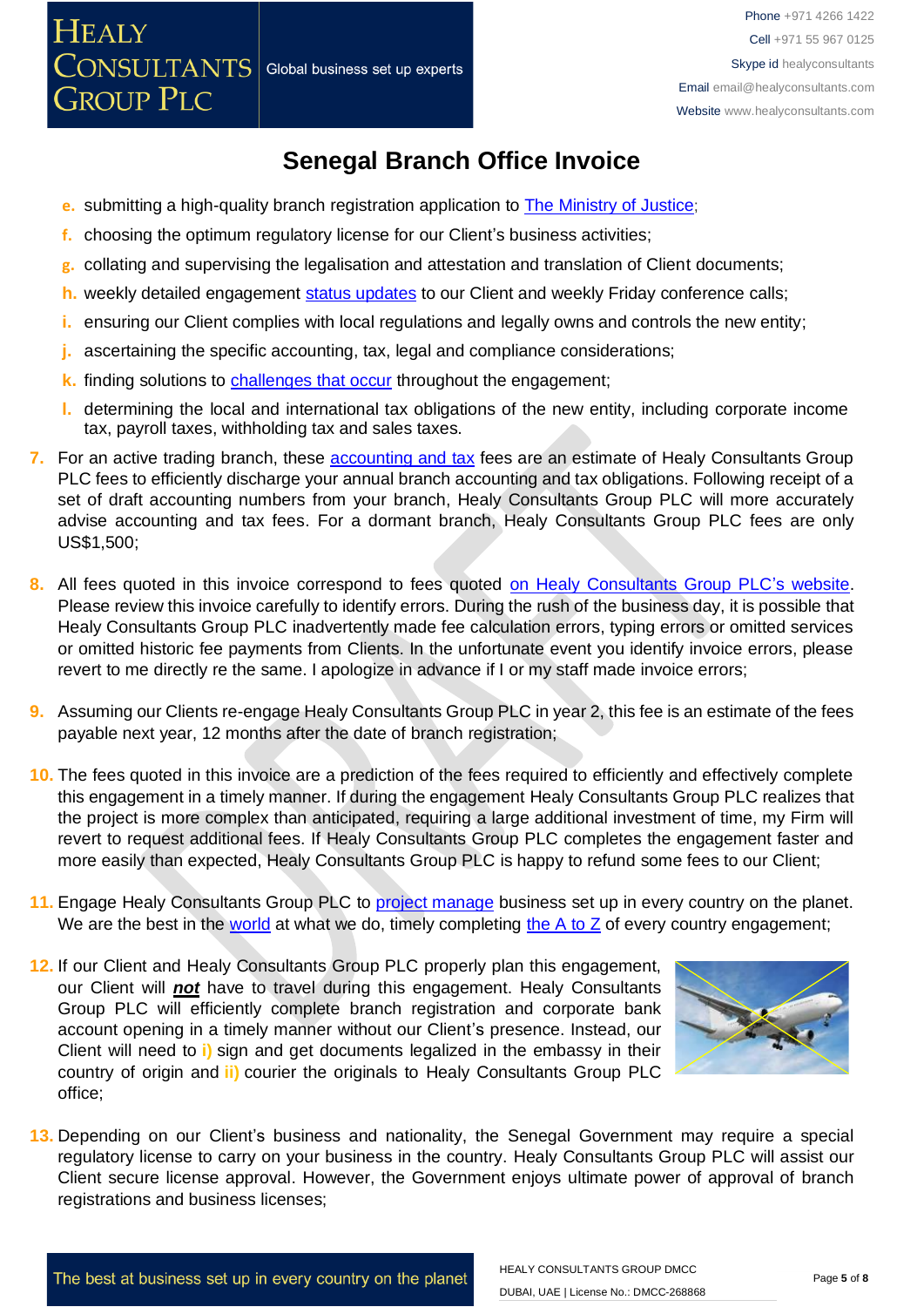**GROUP PLC** 

## **Senegal Branch Office Invoice**

- **14.** Branch business activities are limited to the scope of services provided by the parent company. The branch is liable to a corporation tax of 30%. A branch can **i)** lease office premises; **ii)** issue sales invoice to Clients and **iii)** sign local legal contracts. A branch can import and export goods. The life of the branch is limited to the life of the parent company;
- **15.** In accordance with Senegal company law, proposed foreign directors of a Senegalese branch must first secure criminal records report from police departments in their individual country of residence before they can be appointed directors. To avoid delay in branch registration process, Healy Consultants Group PLC advises our Client to first obtain these clearance certificates prior to commencing the registration process;
- **16.** It is compulsory for every Senegal branch to appoint a legal representative. To minimize complexity, Healy Consultants Group PLC recommends our Client appoint one staff member already in Senegal. If our Client is uncomfortable or unable to adopt this strategy, Healy Consultants Group PLC will provide nominee services. Our annual fee for the same is US\$6,600 per nominee;
- **17.** Monthly and annual Government tax obligations include **i)** monthly payroll reporting and **ii)** monthly and VAT and third-party service withholding tax and **iii)** annual corporation tax return filing. If you need our help, Healy Consultants Group PLC can complete monthly Government reporting for a monthly fee of US\$1,500. Healy Consultants Group PLC monthly support will include **i)** receive in dropbox the monthly invoices from our client **ii)** label monthly bank statement transactions **iii)** preparation and submission of VAT and withholding taxes returns and **iv)** monitor monthly profit levels to minimize annual tax **v)** submission of monthly employee payroll reporting. Healy Consultants Group PLC annual support will include preparation of annual financial report and submitting final annual tax filing with the Tax Authority. Our fee for this service amounts to US\$3,500;
- **18.** If our Client requires [nominee shareholder and director services,](http://www.healyconsultants.com/corporate-outsourcing-services/nominee-shareholders-directors/) Healy Consultants Group PLC will be pleased to assist. Our fee for professional, passive nominee corporate shareholder amounts to US\$2,100 per annum. Our fee to be both nominee director and shareholder amounts to US\$6,600 per annum. Being the sole shareholders and sole director of a Client's company exposes Healy Consultants Group PLC to reputation, litigation and financial risk;
- **19.** If required, Healy Consultants Group PLC will be pleased to assist your firm to secure employee visa approvals. Our fee is US\$4,950 for the first employee, US\$3,950 for the second employee, US\$2,950 per employee thereafter. Our employee visa fees includes preparation of a quality visa application and submitting to the correct Government immigration officers. The Government enjoys ultimate power of approval of visa applications. Consequently, guaranteed success is outside of Healy Consultants Group PLC' control. What is inside our control is the preparation and submission of a high quality immigration visa application that maximizes the likelihood of visa approval;
- **20.** During the engagement, shareholders and directors' documents may need to be translated into French before the Government and Bank approves branch registration and corporate bank account opening respectively. Consequently, our Client should budget for possible additional translation and embassy attestation fees. Either our Client or Healy Consultants Group PLC can complete this administrative task;

As always, Healy Consultants Group PLC will negotiate with all third parties to eliminate or reduce additional engagement costs. For transparency purposes, all third-party fee payments will be supported by original receipts and invoices. Examples of possible third-party payments include **i)** embassy fees; **ii)** notary public costs and **iii)** official translator fees;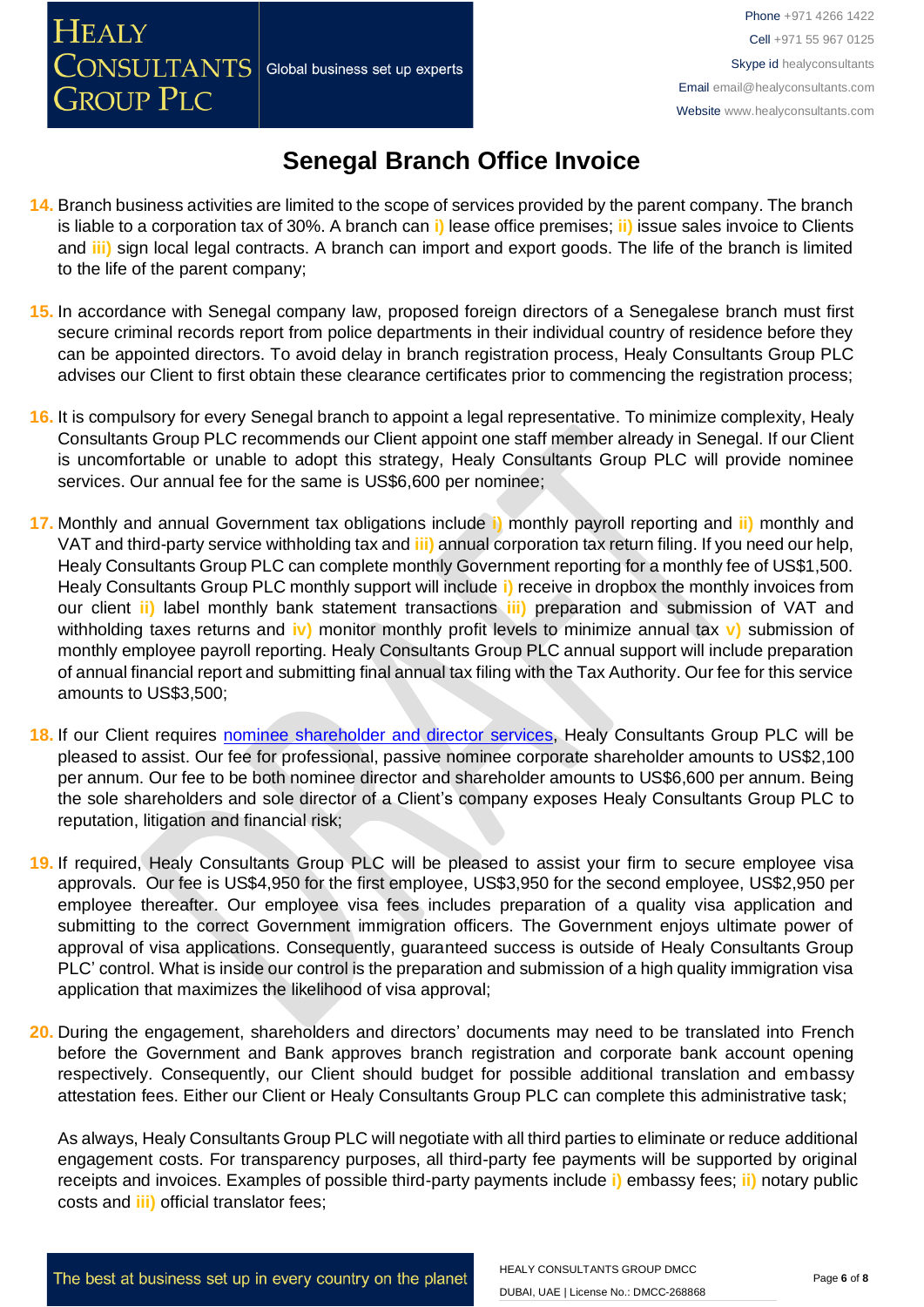**GROUP PLC** 

Phone +971 4266 1422 Cell +971 55 967 0125 Skype id healyconsultants Email [email@healyconsultants.com](mailto:EMAIL@HEALYCONSULTANTS.COM) Website [www.healyconsultants.com](http://www.healyconsultants.com/)

## **Senegal Branch Office Invoice**

- **21.** It is important our Clients are aware of their personal and corporate tax obligations in their country of residence and domicile. Let us know if you need Healy Consultants Group PLC help to clarify your local and international annual tax reporting obligations;
- **22.** As stipulated on our [business website](http://www.healyconsultants.com/) and in section 3 of our engagement letter, Healy Consultants Group PLC will only commence the engagement following **i)** settlement of our fees and **ii)** completion and signing of our legal engagement letter;
- **23.** Some of our Clients require an [immediate Senegal](http://www.healyconsultants.com/turnkey-solutions/) solution. With this strategy, within a day Healy Consultants Group PLC can supply our Client **i)** an existing dormant Senegal company number; **ii)** an already approved Senegal corporate bank account number and **iii)** a business address. Turnkey solutions are attractive to those entrepreneurs who wish to immediately close a country deal, sign a contract or invoice a customer;
- **24.** Healy Consultants Group PLC will only register your branch after 75% of [due diligence documentation](http://www.healyconsultants.com/due-diligence/) is received by email. Healy Consultants Group PLC will only open a corporate bank account after 100% of the Client's original due diligence documentation is received by courier;
- **25.** During the annual renewal engagement with our Client, our in-house [Legal and Compliance Department](http://www.healyconsultants.com/about-us/key-personnel/cai-xin-profile/)  reviews the quality and completeness of our Client file. Consequently, Healy Consultants Group PLC may revert to our Client to ask for more up to date [due diligence documentation;](http://www.healyconsultants.com/due-diligence/)
- **26.** Some of our Clients request Healy Consultants Group PLC to provide temporary shared [office space](http://www.healyconsultants.com/virtual-office/) for 6 months until their preferred business premises is found. If your Firm requires this service, our one-time fee is US\$950. Monthly rental thereafter is paid directly to the landlord, independently of Healy Consultants Group PLC;
- 27. To assist our Clients to minimize foreign exchange costs, we offer the payment in SG\$, Euro, Pounds or US\$. Kindly let me know in which currency your Firm prefers to settle our fees and I will send an updated invoice, thank you;
- 28. Some of our Clients' engage Healy Consultants Group PLC to [recruit local employees.](http://www.healyconsultants.com/corporate-outsourcing-services/how-we-help-our-clients-recruit-quality-employees/) We have a lot of experience in this area and we are quite skilled at securing quality candidates for our Clients';